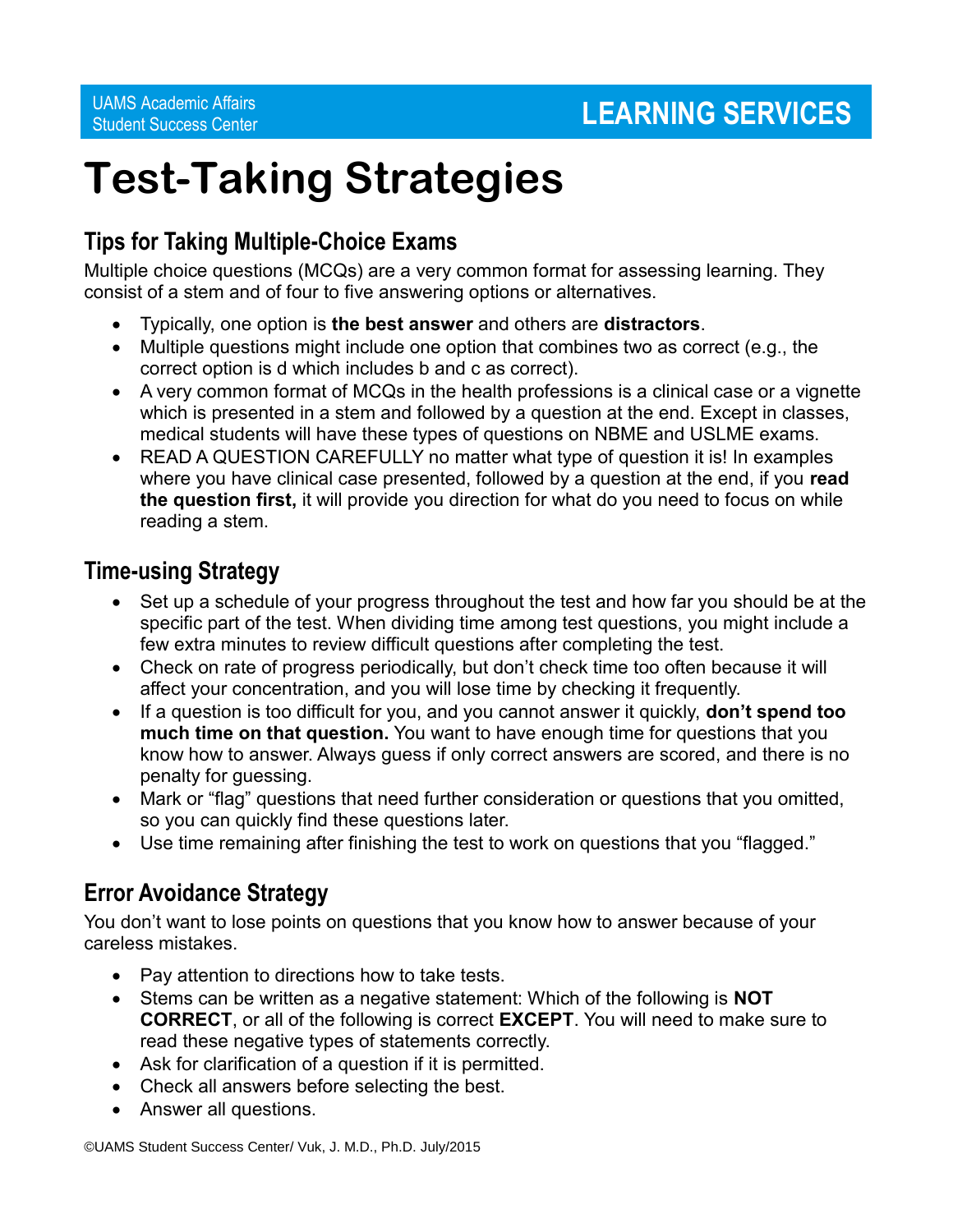## **Guessing Strategy**

- If you don't know the answer, always quess if there is no penalty for quessing.
- If you have to guess, avoid answers that you never heard of.
- The correct option is usually **placed in the middle** position among other options.
- If options include values and the numbers that are extreme, **most likely a middle value** will be a correct answer.

## **Other Methods**

You can use other methods that can help you to find the correct answer with partial knowledge of the content by recognizing characteristics of test items. The test-taker capacity to utilize test characteristics' to improve their test score was defined as a **test-wiseness** (Millman et al., 1965).

## **1. Deductive Reasoning Strategy**

- Ability to deduce the answer by **logical analysis** or by using information from other questions on the test.
- The correct answer might be revealed in another test question.
- Eliminate options that are **known to be incorrect** and select the best answer among the remaining options.
- Eliminate an option that is **logically inconsistent with a stem**.

The capitol city of the state of Alabama is

- a) Birmingham
- b) Mobile
- c) Illinois\*
- d) Montgomery

Illinois is a state and should be eliminated first. Select the correct answer from remaining options.

 **Two options are similar:** If **two options imply correctness of each other**, select *neither or both* only if two options can be correct.

The sigma effect of the Fahraeus-Lindgvist phenomena is related to

- a) the flow of liquid through the kidney
- b) muscular contractions of the kidney
- c) the kidney's transmissions of fluids
- d) the diameter of the red cells flowing through the kidney's blodd vessels (Millman, 1996) (p. 204, as cited by Rogers and Bateson, 1994)

A and C are similar, so neither of them can be selected as a correct answer. Selection should be done among B and D.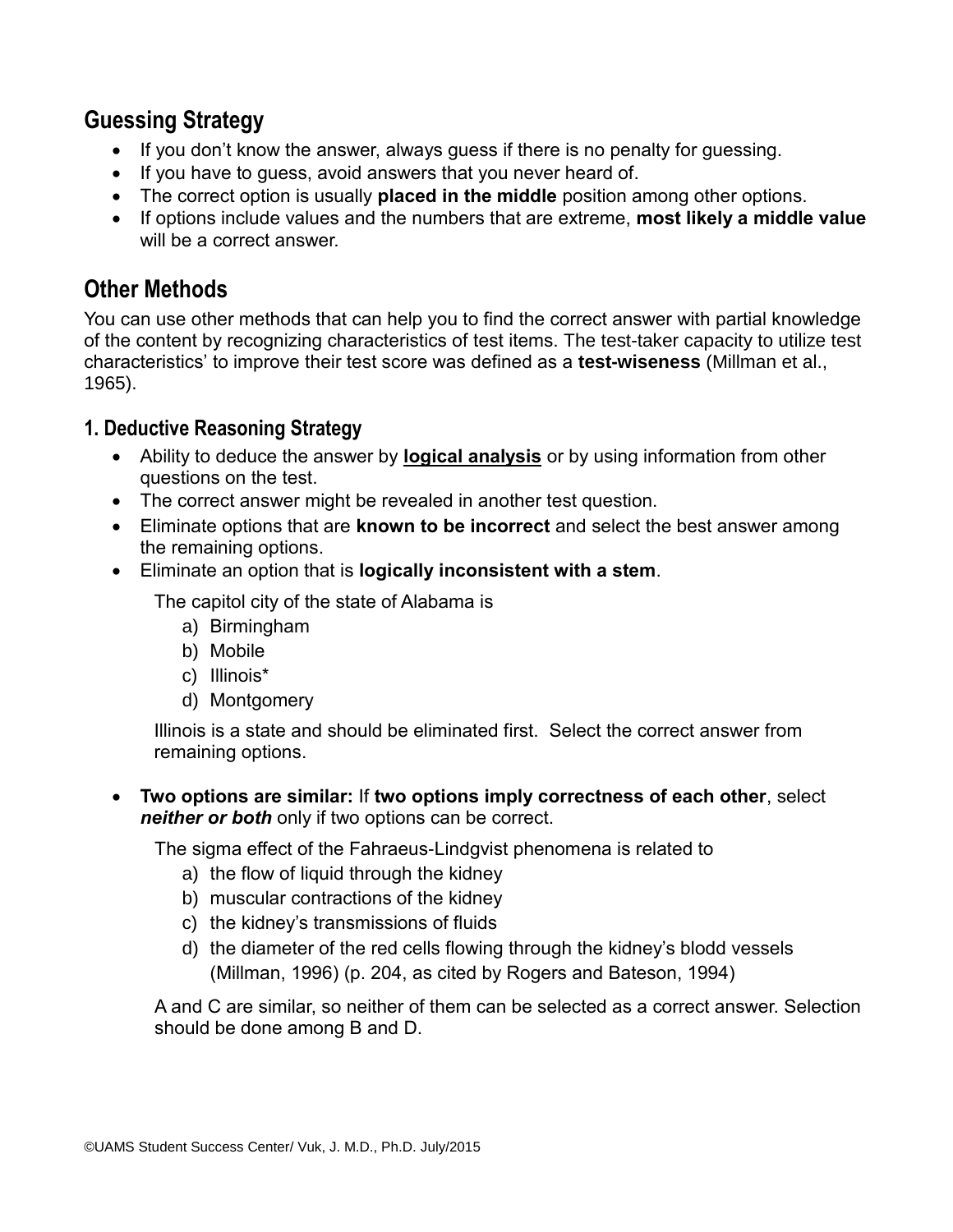Two options are **opposite**; therefore **one or the other** can be correct or **neither** of them.

If ribulose bisphosphate were removed from a chloroplast, which of the following statements would BEST describe the immediate result?

- a) CO2 could not enter the Calvin cycle
- b) ATP could not be produced in the thylakoid
- c) O2 could not enter the Calvin Cycle
- d) Light energy could not be trapped in the grana (p. 205, as cited by Rogers and Bateson, 1994).

A and C are opposites, so you will select either one of them or neither of them.

Adding number of items to a test will

- a) increase test's reliability\*
- b) decrease test's reliability
- c) decrease cost of test administration
- d) increase performance on a test

Again, A and B are opposites, so you will select either one of them or neither of them.

### **2. Cue-using Strategies**

When you don't know an answer, you can use cue-using strategies which can help you to select the best answer. **Be careful because cues might not always be effective!**

 **The longest option** is usually correct because test constructors put the most information in that option.

The example below was taken from the NBNE: Item Writing Manual: Constructing Written Test Questions for the Basic and Clinical Science (3<sup>rd</sup> ed.). Technical Items Flaw (p. 9-27).<http://www.nbme.org/publications/item-writing-manual-download.html>

Long correct option is longer, more specific, or complete than other options Secondary gain is

- a) Synonymous for malingering
- b) a frequent problem in obsessive-compulsive disorder
- c) a complication of a variety of illnesses and tends to prolong many of them
- d) never seen in organic brain damage (p. 21)

### **Recognize the use of specific determiners**

Options that include **absolutes are usually incorrect**:

- always
- must
- necessarily
- never
- not at all
- $\bullet$  only
- without exception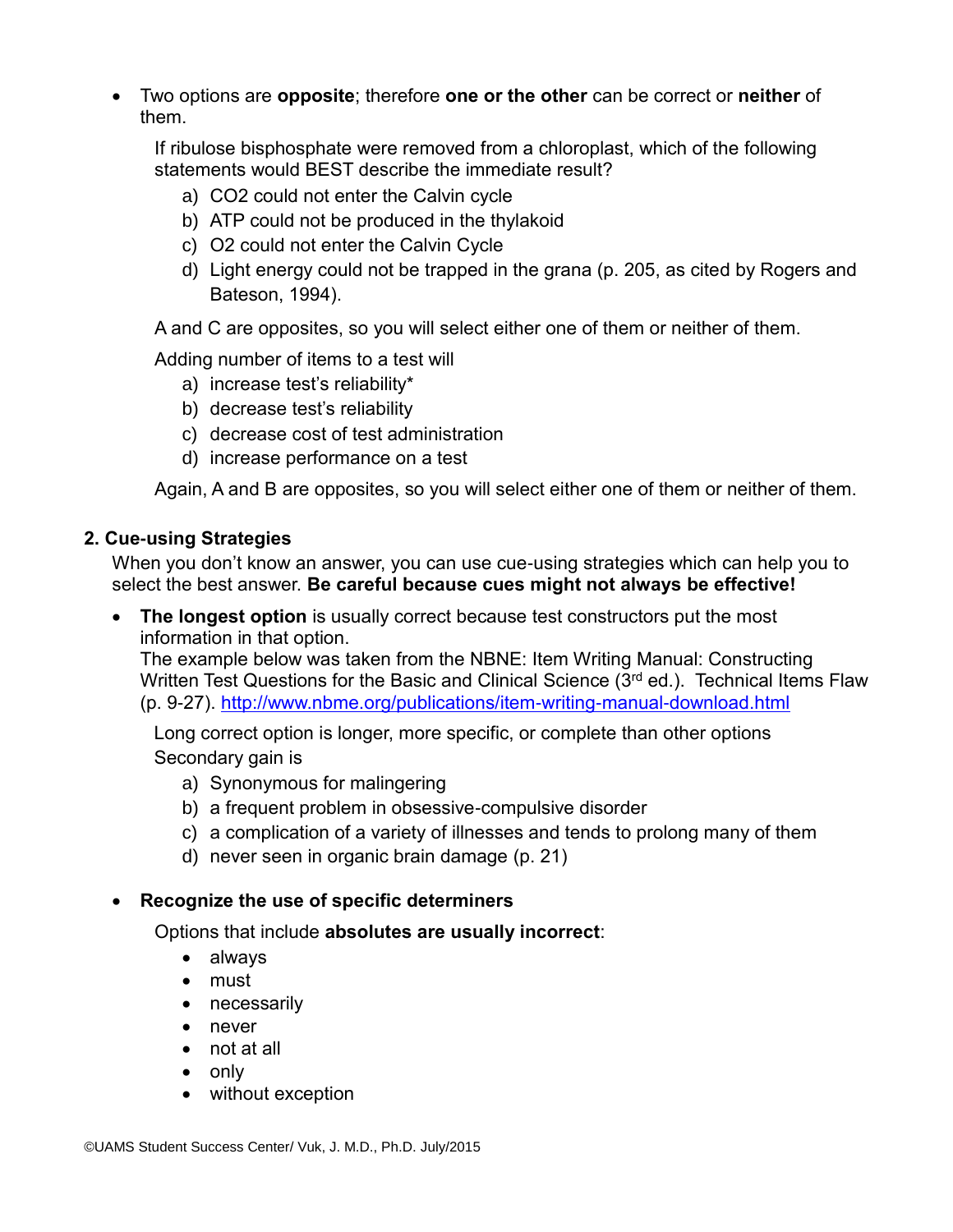Examples of **specific determiners** in options which are **probably true**:

- $\bullet$  can
- may
- $\bullet$  often
- seldom
- perhaps
- frequently
- generally
- sometimes
- ordinarily
- possibly
- some
- usually, etc.
- All of the above is frequently a correct option. Check the other options by answering true or false. (an example)

Behavioral therapies are used for treatment of

- a) Phobias
- b) Addictions
- c) Maladaptive habits
- d) All of the above
- **None of the above** is usually an incorrect option.
- Select an option that **agrees grammatically with a question**. Pay attention if a stem ends with a, or an, plural, or singular.

An emotional bond that one person forms with another person is called **an**:

- a) Synchrony
- b) Attachment
- c) The Strange situation
- d) Base for exploring
- e) None of the above
- A stem and a question can include **a repetitive statement, word or synonym** that can help you to select the best answer.

In somatoform disorders, patients use, which of the following defense mechanism

- a) denial
- b) dissociation
- c) displacement
- d) somatization